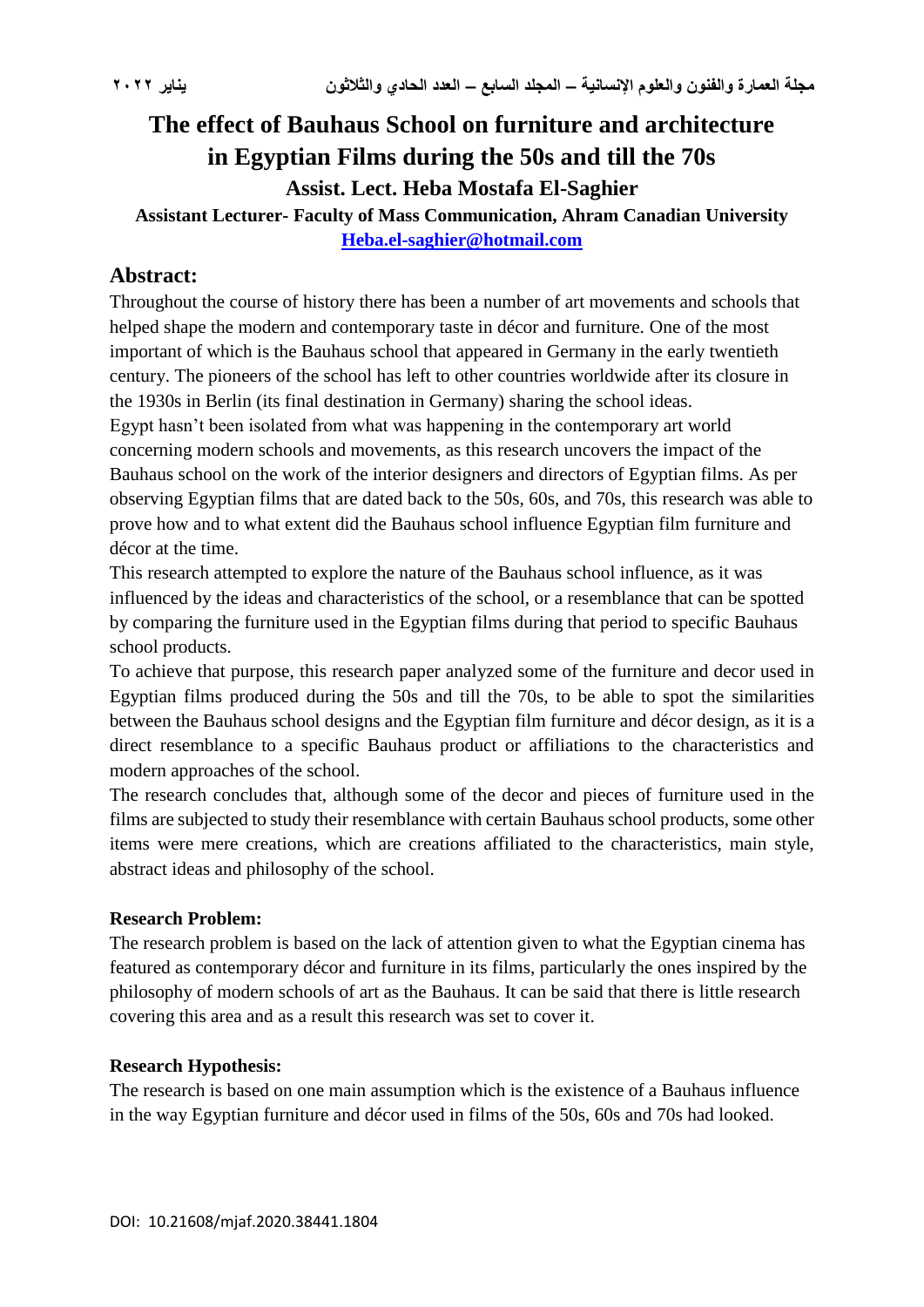## **Research Objectives:**

-To identify the influence of the Bauhaus school on furniture and décor used in Egyptian films during the 50s, 60s, and 70s.

-To explore the nature of influence, it was an influence by the ideas and characteristics of the school, or a resemblance that can be spotted by comparing the furniture used in the Egyptian films during that period to specific Bauhaus school products.

## **Research limitations:**

The research is limited to the 50s, 60s, and 70s in Egyptian cinema, it doesn't tackle wider range of years or adopt comparisons between two different eras.

## **Research significance:**

The research contributes to shedding light on the openness of the Egyptian cinema and its producers to international schools of art, and their contributed effort in coming up with new creations influenced by these schools.

It presents an example of the influence of the German Bauhaus school on Egyptian film interior directors and designers, investigating the extension of the school to outside Europe. Reaching Egypt, the Egyptian artists interacted with the school's ideas and philosophy. Keywords: Bauhaus- Egyptian film furniture-Egyptian film décor

## **Background on the Bauhaus School and Its characteristics:**

There has always been a separation between what was considered "fine art" and what was considered "applied art". But the Bauhaus school, which was founded in 1919 by Walter Gropius, sought to merge between them through teaching its students both arts and crafts.

The school had passed through several phases as its directors were altered and its location in Germany had changed. It was moved from Weimar its original city to Dessau in 1925. Then it was transferred to Berlin (its final destination) under the leadership of Mies van der Rohe. The school was finally closed in 1933 after only seven semesters in Berlin as a result of the Nazi strict rule.

Despite the several phases the school had gone through, it kept some basic characteristics that distinguished it from other modern schools of art.

The first characteristic is the unity between art and technology. This unity has enabled the school students to invent new ways of light fixture, electric equipment and tubular furniture.

It went as far as Moholy-Nagy (one of the professors of the Bauhaus school) saying that in the future chairs will stand on compressed air rather than on four, three or two legs.

The second major characteristic is the unity between art and functionality. The main idea of that unity is that it is not only important to produce something that looks good but that performs its function as well.

The third characteristic is simplicity and abstraction, as the school believed that abstract colors and shapes have some kind of independent power. That's why the triangle, circle and square with the yellow, blue and red comprised the symbol of the school. It is also the reason why the use of ornaments was opted out from the school manifesto.

All other characteristics were derived from those three characteristics which served as the ethos of the Bauhaus style.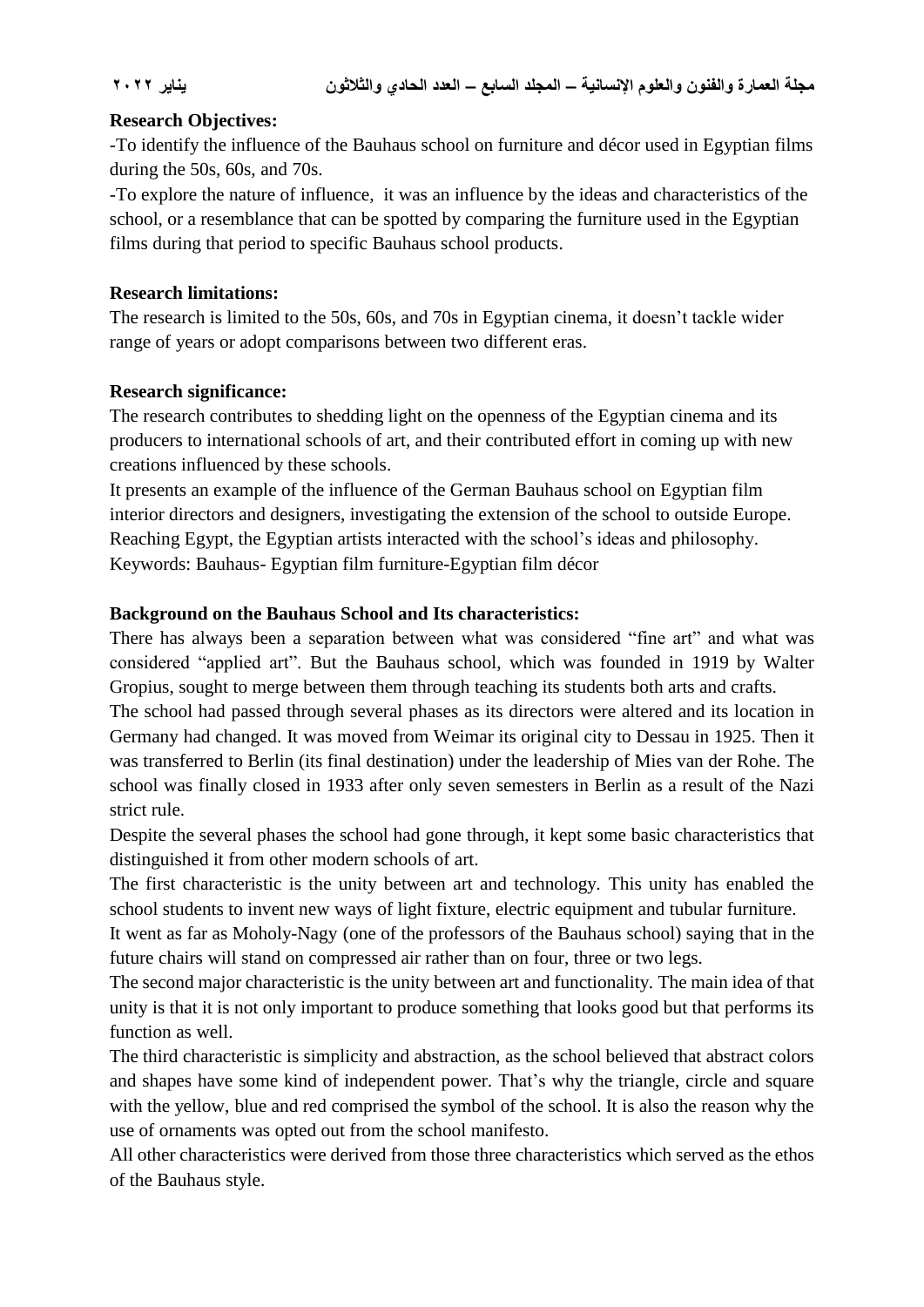## **Egyptian movies which are the Subjected to be studied and their Bauhaus style furniture:**

## **1-"Saghira ala al hob" (1966) "too young for love":**

Analyzing the style of the furniture and décor used in this movie, it was found that Maher Abdel Nour the décor and interior design director of the movie used several pieces that can be labelled "Bauhaus".

The Bauhaus school was represented in the designs, colors and concepts of the pieces of furniture used in the film, as well as the abstraction, technology, movement and art.

One example of the furniture used in the movie is the couch. The couch came out by pushing the wall inwards then drawing the seat from the wall. It combined the use of abstraction (as the couch is simple and single colored) and the use of movement.

Another example is the bed used in the same movie in Roshdy Abaza's house. The bed works using electric energy by pushing an electric button fixed to the wall, unfolding a basic nonornamented bed from the wall. The design of the bed combined the use of technology, art and abstraction.



**FIGURE 1. FROM SAGHIRA ALA AL HOB MOVIE SHOWING HOW THE COUCH AND BED UNFOLDED**

## **2- "Alemony el Hob" "they taught me love" (1957):**

Alemony el hob is a movie that can be dealt with as a reference for the way Egyptian film interior designer imagined modern houses.

The bachelor's house in specific in that movie represented a modern Bauhaus influenced house. The tables in the house took free forms, chairs stood on three not on four as they would usually, they took unusual shapes and arches, beside the legs of the bar that were influenced by a theatrical Bauhaus work called "triadisches ballet" by Oskar Schlemmer.

Alemony el Hob represented an affiliation to a Bauhaus style that united free form, art and functionality.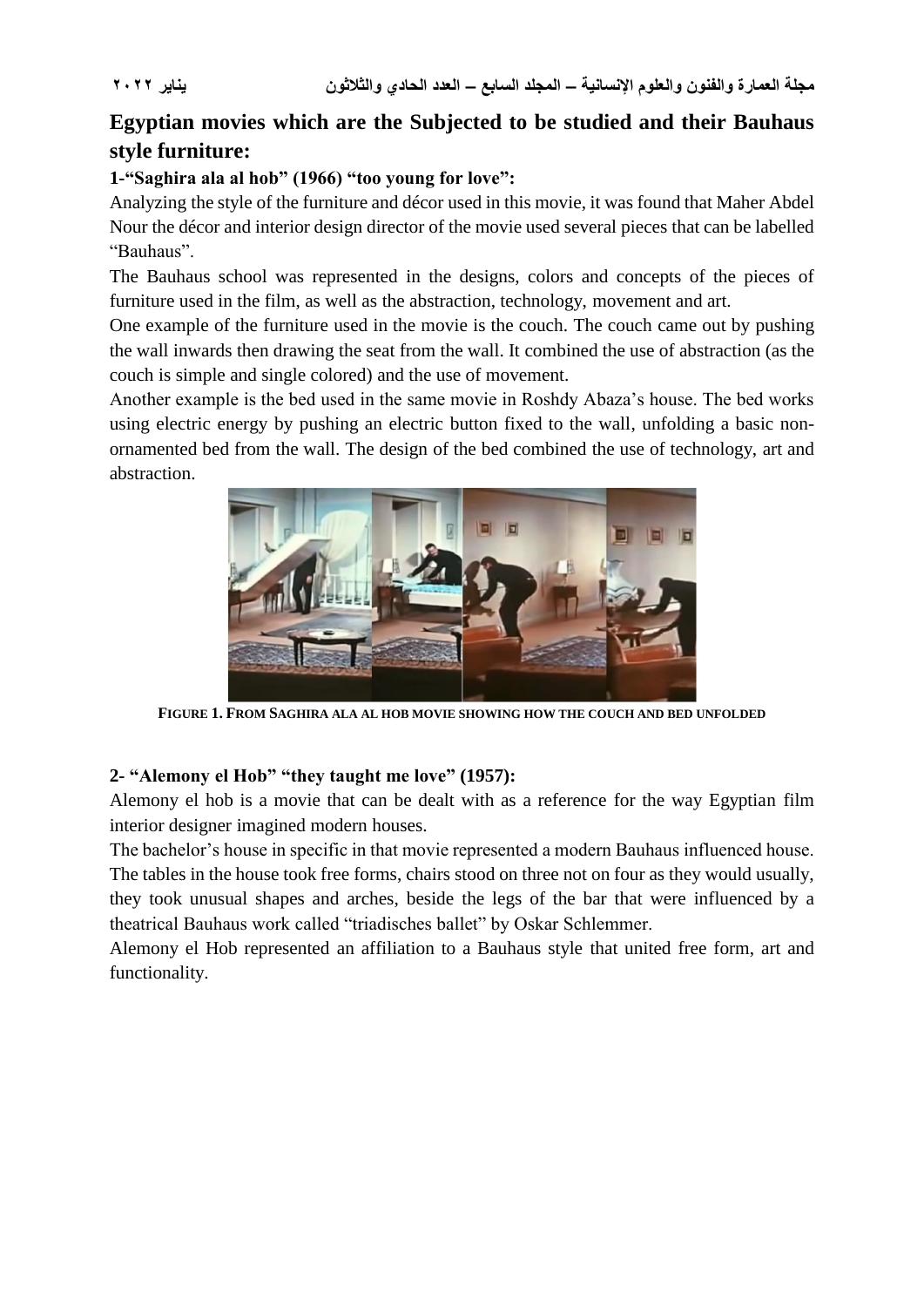**مجلة العمارة والفنون والعلوم اإلنسانية – المجلد السابع – العدد الحادي والثالثون يناير 2022**



**FIGURE 2 SHOWS THE RESEMBLANCE BETWEEN THE BAR LEGS AND THE TRIADISCHES BALLET**

3- "Ard al Nifaq" and "Mawied Gharam" "land of hypocrisy" "a romantic date" movies: One was released in 1968 and the other in 1956, both movies featured lighting units that could be related to specific Bauhuas Products. The lamp in "Ard Al Nifaq" movie, which appeared in one of the scenes on Foaad el Mohndes desk, resembles Wilhelm Wagenfeld with some slight changes.



**FIGURE 3 SHOWS THE RESEMBLANCE BETWEEN THE LAMP USED IN THE MOVIE AND THE WG24 LAMP**

Also in "Mawied Gharam" the lamp on Faten Hamama's desk resembled that of Christine Dell.



**FIGURE 4 SHOWS THE RESEMBLANCE BETWEEN A BAUHAUS SCHOOL LAMP AND FATEN'S DESK LAMP**

### **4- "Al Tha'alab w al Herbaa" "the fox and the chameleon" (1970):**

The décor of this movie resembled Piet Mondrian's works, it included a full wall with squares like that of his paintings, it also resembled J. Albers (who was a Bauhaus professor) stained glass works.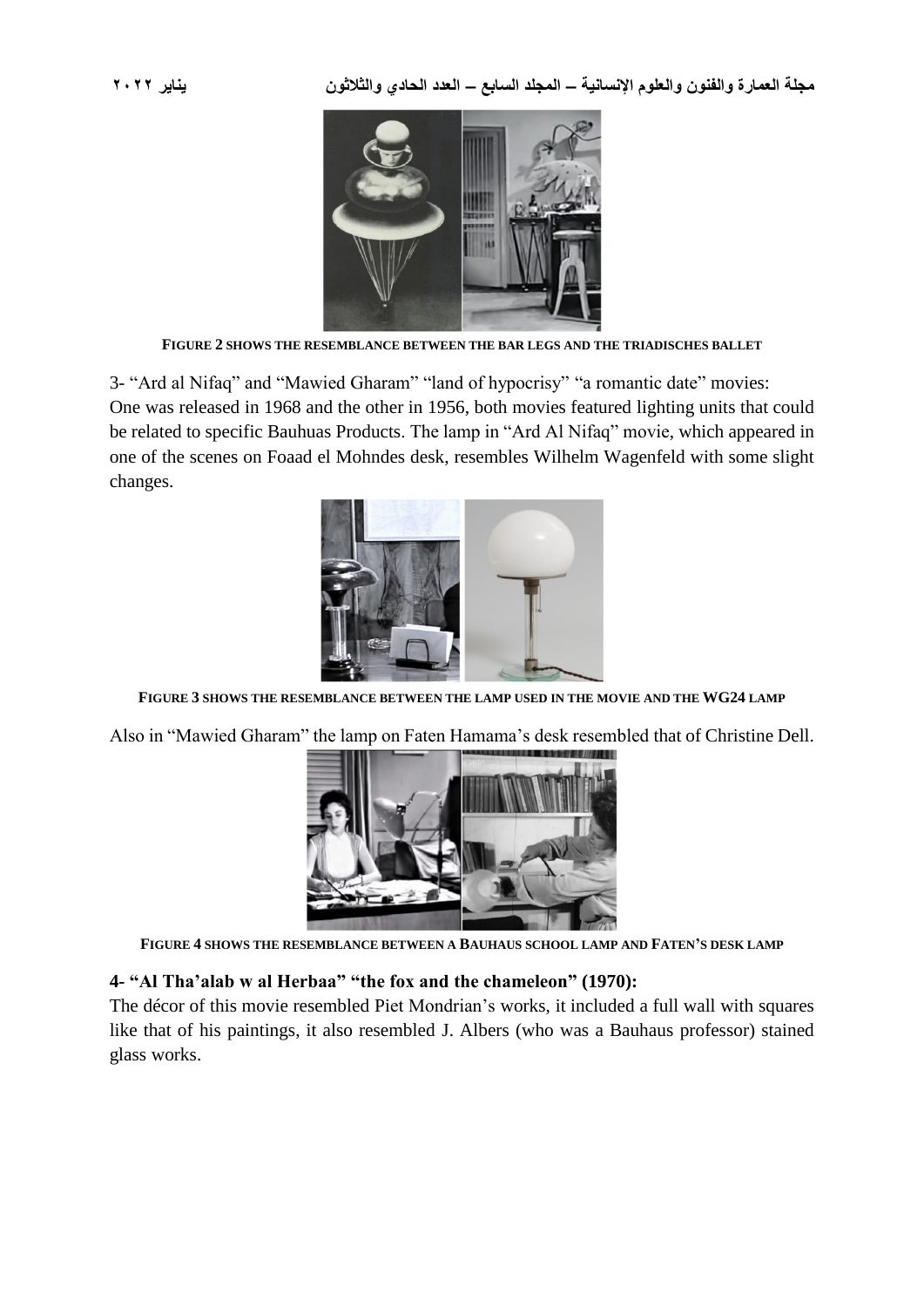**مجلة العمارة والفنون والعلوم اإلنسانية – المجلد السابع – العدد الحادي والثالثون يناير 2022**



**FIGURE 5 A SCENE FROM AL THAALAB W AL HERBAA MOVIE FEATURING THE SQUARES USED**



**FIGURE 6 SHOWS J. ALBERT STAINED GLASS WORKS**

## **Conclusion:**

The Bauhaus school ideas can certainly be spotted in the films which are subjected to analysis. It is therefore possible to say that some of the Egyptian movies furniture and décor design during the 50s, 60s, and 70s were influenced by the Bauhaus school.

Some of the pieces of furniture can be clearly identified with certain Bauhaus products, like what was shown during the study, and others are believed to be mere creations of the Egyptian film interior design directors and executives, who through their openness to modern western styles were able to build settings with a Bauhaus spirit of their own.

It can be said that the furniture in "Saghira ala el Hob" and "Alemony el Hob" served as major representations for the school's concepts, characteristics, and philosophy.

## **References:**

## **Arabic References:**

1-Hassouna, Amr, Wessam Qorany. Madraset al Bauhaus w taaserha ala el Tasmeem el dakheli w Tasmeem al malabes. Magalet el emara w al fenoun w al oloum el insanaya, al mugalad al khames, al adad al tasee ashr. 2019.429-441.

2-Qasem, Mahmoud. Mawsouaat al afalam al Arabia. Al mugalad al awl (1927-2017). Dar E-Kotob. London.2017.

3-Qasem, Mahmoud. Mawsouaat al afalam al Arabia. Al mugalad al thany (1927-2017). Dar E-Kotob. London.2017